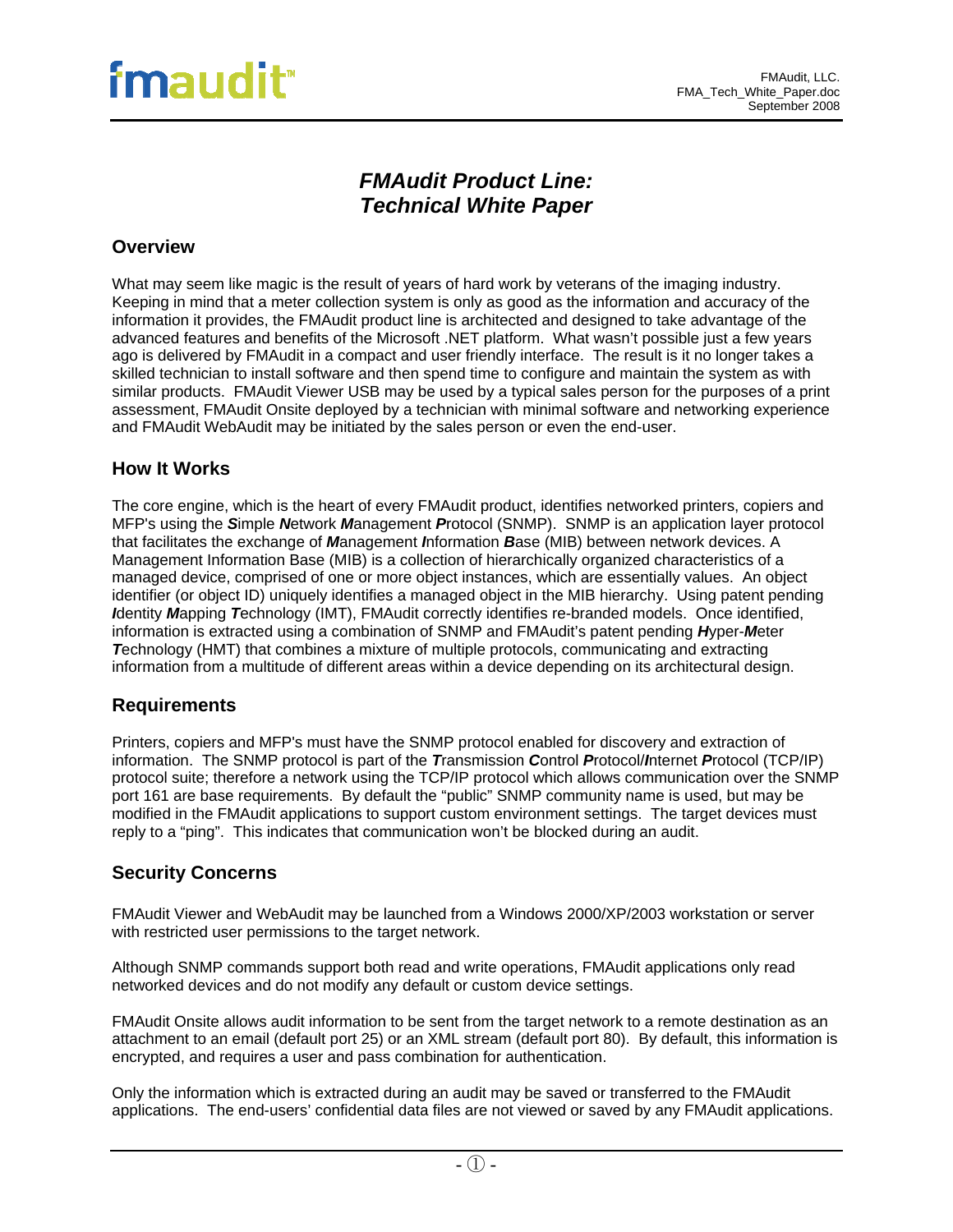# fmaudit<sup>®</sup>

The FMAudit Viewer pages display the main user interface in a web page fashion. It does not communicate over the internet except for obtaining a license, or during use of the included dynamic reports. For the action of performing audits on end-users' networks, you do not require internet access.

## **Virus Concerns**

The FMAudit application files have been digitally signed to prevent execution if a virus has infected the file integrity. This method ensures the virus is not activated, and prevents spreading the virus from one network to another. For additional assurance, we recommend using antivirus software to scan the contents of the USB key in between visits to the end-users network.

## **Network Discovery**

The patent pending FMAudit *A*utomatic *N*etwork *D*iscovery *S*ettings (ANDS) feature uses a mixture of algorithms to discover and communicate with the different network elements such as the current workstation or server, routers, hubs switches and other network hardware.

Firewalls and other network hardware may prevent or limit the discovery of the network configuration. Networks with multiple physical locations typically have firewalls in between each *L*ocal *A*rea *N*etwork (LAN) and the public internet that connects these locations via a *W*ide *A*rea *N*etwork (WAN). The network IP ranges (segments) may be manually added to the FMAudit products, with the minimum requirement that the target devices can be "pinged" from the originating location.

## **WAN's and Network Traffic**

FMAudit applications use default timeout settings of 1000ms. Using unicast settings, each IP within the configured ranges will be queried and if no response is received within 1 second, a timeout will occur. Depending on the amount of network traffic and the general network latency, the default timeout may need to be adjusted. Differences in the total number of devices from one audit to another within the same relative timeframe, is a good indicator the timeout setting needs to be increased.

The audits use an intelligent system that extracts minimal information for each printer, copier or MFP's. Unlike similar products that send a fixed set of queries (a superset of all possible queries) to every networked device, the FMAudit family of products only sends the relevant queries according to the fields the identified device supports, with each device query being no more than a few kb of data. To further reduce the amount of network bandwidth used during a discovery, the FMAudit core engine communicates with no more than 20 devices at a single time, with the capability to extract information from up to 5 devices per second in an optimized environment. The amount of network traffic at any given time is minimal as a result.

## **Manufacturer Support**

FMAudit products are manufacturer engine neutral. They support all of the major manufacturers and model families. Manufacturer architectural design limitations may prevent extraction of all identification and meter values. This typically occurs on older models, prior to the year 2000.

## **Locally Connected Printers**

The patent pending FMAudit Agent is the only solution of its kind to extract information from one or multiple local printers attached to any Windows port type, such as USB, parallel, blue tooth or infrared. The Agent service contains a proprietary multi-tier MIB which accompanies its own SNMP server, thereby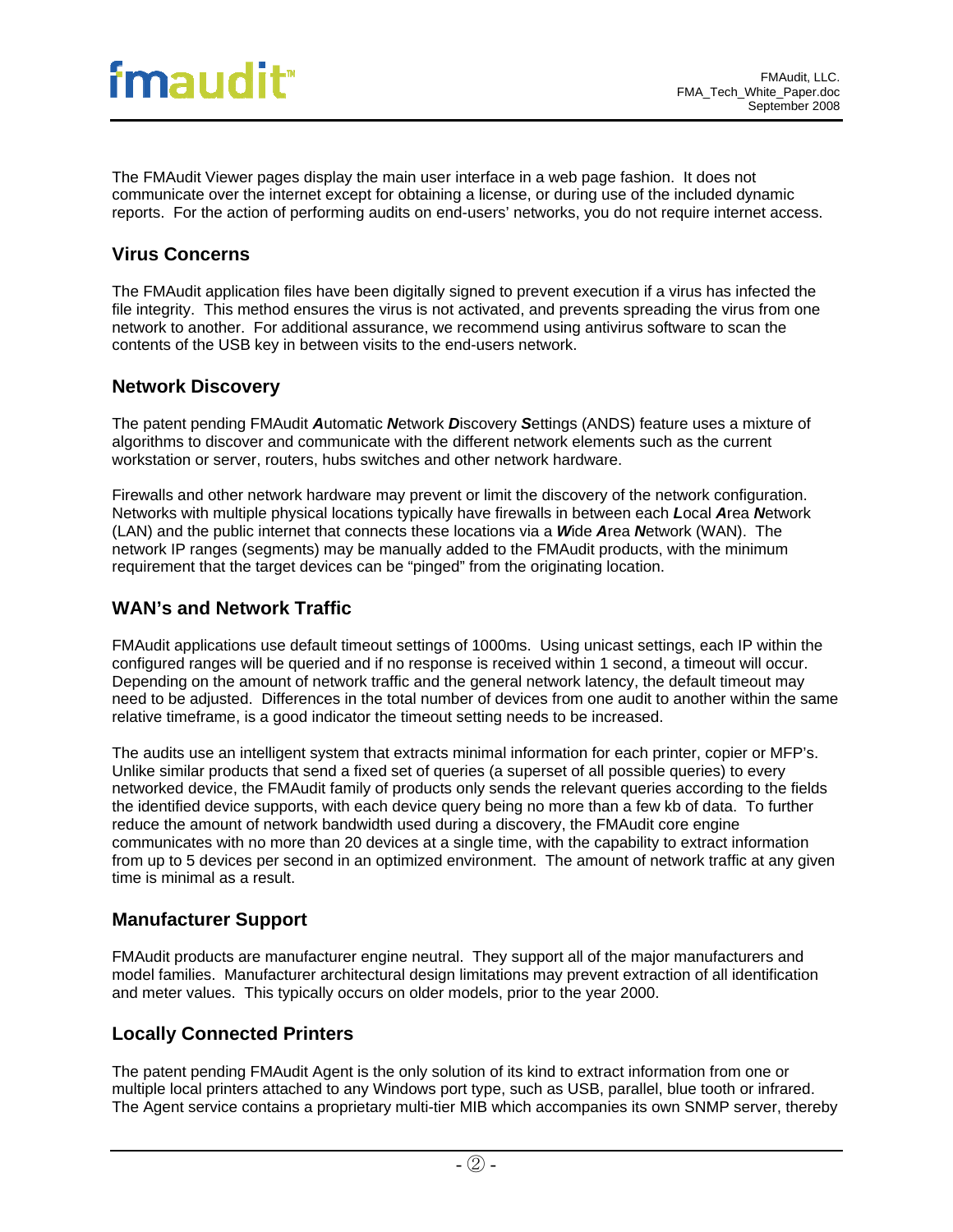creating a bridge over the computer that is otherwise a road-block. During an SNMP query on the network, the Agent service wakes up and communicates direct over the port with the printer. The Agent then extracts the hardware reported life-time meters, serial number, toner coverage's, toner levels, service alerts and more.

The Agent does not interrupt the job flow. It is a passive service that sits dormant in the background. It is invoked only when called upon by one of FMAudit's collection applications; Viewer, Onsite or WebAudit, and then shuts back down. Unlike other solutions, it is not an application that runs intrusively on an ongoing basis. It does not invasively monitor the spooler to count pages as they are printed. In addition, solutions that interrupt the job to capture data are limited in their use. They only report a cumulative page count (not actual engine page counts) and result in inaccuracies, especially when jobs are cancelled and/or not printed successfully. They are also limited to a single page count and are not able to report serial numbers, toner coverage's, toner levels, service alerts and more.

FMAudit Agent may be deployed to the workstations using a solution such as Microsoft SMS. Reconfiguration of antivirus or software firewalls may be required if blocking the SNMP port 161, and/or the alternative Agent fallback port 33333.

## **JetDirect's and Compatibles**

FMAudit's core engine supports HP JetDirects and compatible devices. During an SNMP query on the network, the FMAudit core engine communicates with the JetDirect or compatible device and extracts the hardware reported life-time meters, serial number, toner coverage's, toner levels, service alerts and more.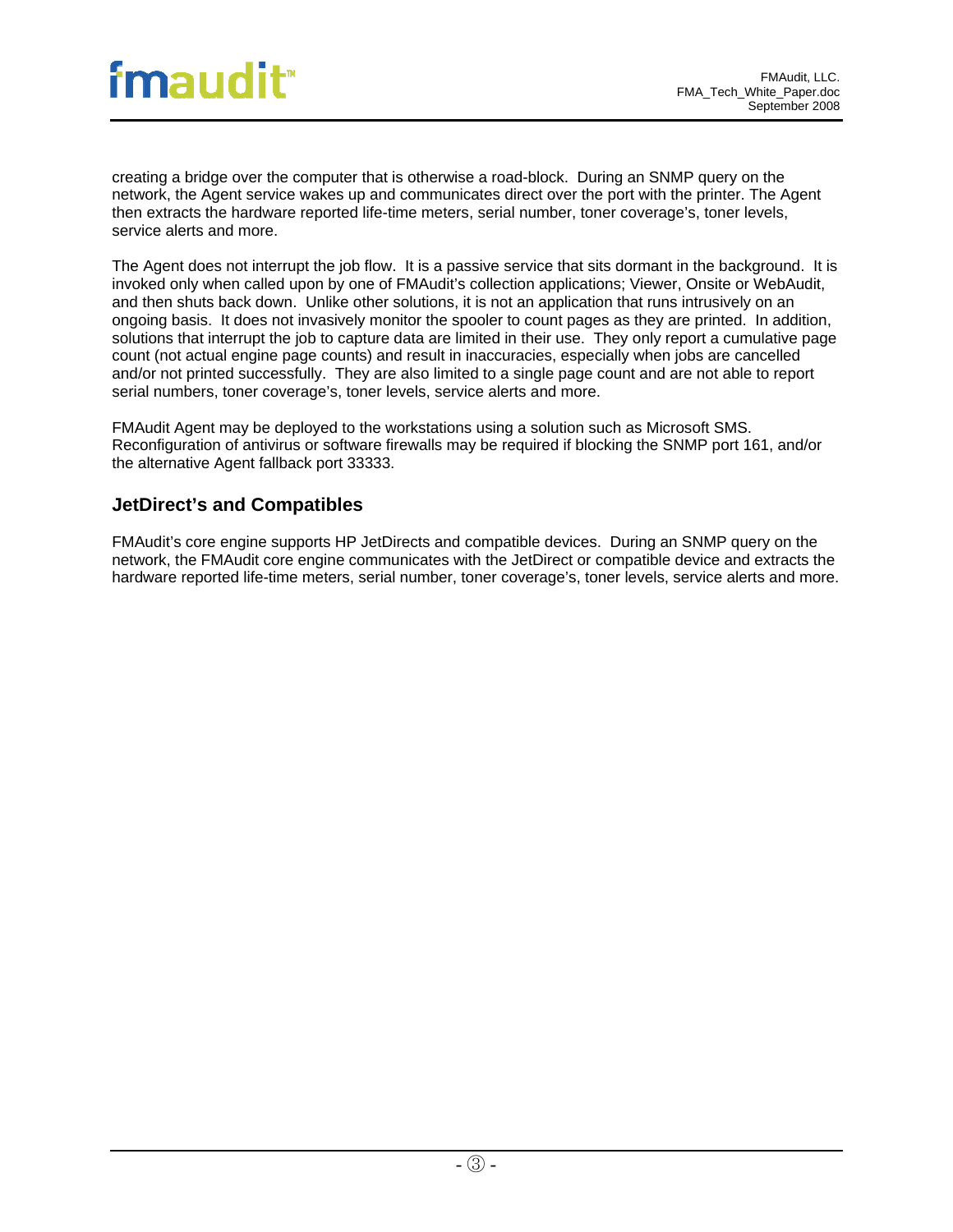## **Frequently Asked Questions (FAQ's)**

#### **Do FMAudit products work with internet proxies?**

Yes. FMAudit Viewer and Onsite are local applications and use the Internet Explorer (IE) settings. In Internet Explorer on the Tools menu -> Internet Options -> Connections TAB -> LAN Settings button -> place a check mark in "Bypass proxy server for local addresses" box. The "Secure" settings must also be configured to license FMAudit products, and generate the Dynamic Reports included in Viewer. In Internet Explorer on the Tools menu -> Internet Options -> Connections TAB -> LAN Settings button -> Advanced button -> add the appropriate "Secure" value for "Proxy address to use" and "Port".

#### **How does the FMAudit Viewer USB key work?**

FMAudit Viewer USB is installed and licensed to a company approved USB key. When plugged in to a recipient computer, this key will launch as a removable drive. The FMAudit Viewer software is run directly from this key. No software is installed onto the computer.

#### **What are the FMAudit Viewer USB key minimum requirements?**

FMAudit Viewer USB must be run from a computer with Microsoft 2000/XP/2003 operating system. The Microsoft .NET Framework and other minimum requirements come embedded on the USB key, therefore they are not required to be installed onto the computer at any point. Refer to the included help documentation for a list detailed requirements.

#### **Does the FMAudit Viewer require internet access?**

No. FMAudit Viewer does not communicate over the internet except for obtaining a license, or during use of the included dynamic reports. For the action of performing audits on end-users' networks, you do not require internet access.

#### **What are the FMAudit Onsite minimum requirements?**

FMAudit Onsite must be run from a computer with Microsoft 2000/XP/2003 operating system. The Microsoft .NET Framework version 1.1 is required for Onsite v1.xx, and version 2.0 for Onsite v2.xx. Microsoft Data Access Components (MDAC) must be installed unless the computer has one of the following pre-installed; Microsoft Access or a version of Microsoft SQL. Refer to the included help documentation for a list detailed requirements.

#### **Does FMAudit Onsite require Microsoft Internet Information Services (IIS)?**

No. FMAudit Onsite includes its own server to display the web pages and is set up automatically during the installation.

#### **Can you install FMAudit Onsite on a computer which already hosts another IIS website?**

Yes. FMAudit Onsite uses port 33330 by default, but this may also be configured to use a different port if required.

#### **How much ongoing maintenance does FMAudit Onsite require?**

FMAudit Onsite is a service which runs in the background and performs audits and exports to configured destinations on predefined schedules. It's recommended to use subnets (IP ranges) instead of fixed IP's so that when adding new devices to the network, they will be discovered and included in the audit results, limiting manual intervention.

#### **Can you access FMAudit Onsite remotely?**

Yes. FMAudit Onsite may be accessed from another location using the target computer IP and port, i.e. [http://192.168.1.20:33330](http://192.168.1.20:33330/) for internal access, or [http://<external\\_ip\\_or\\_url>:33330](http://%3Cexternal_ip_or_url%3E:33330/) for external access.